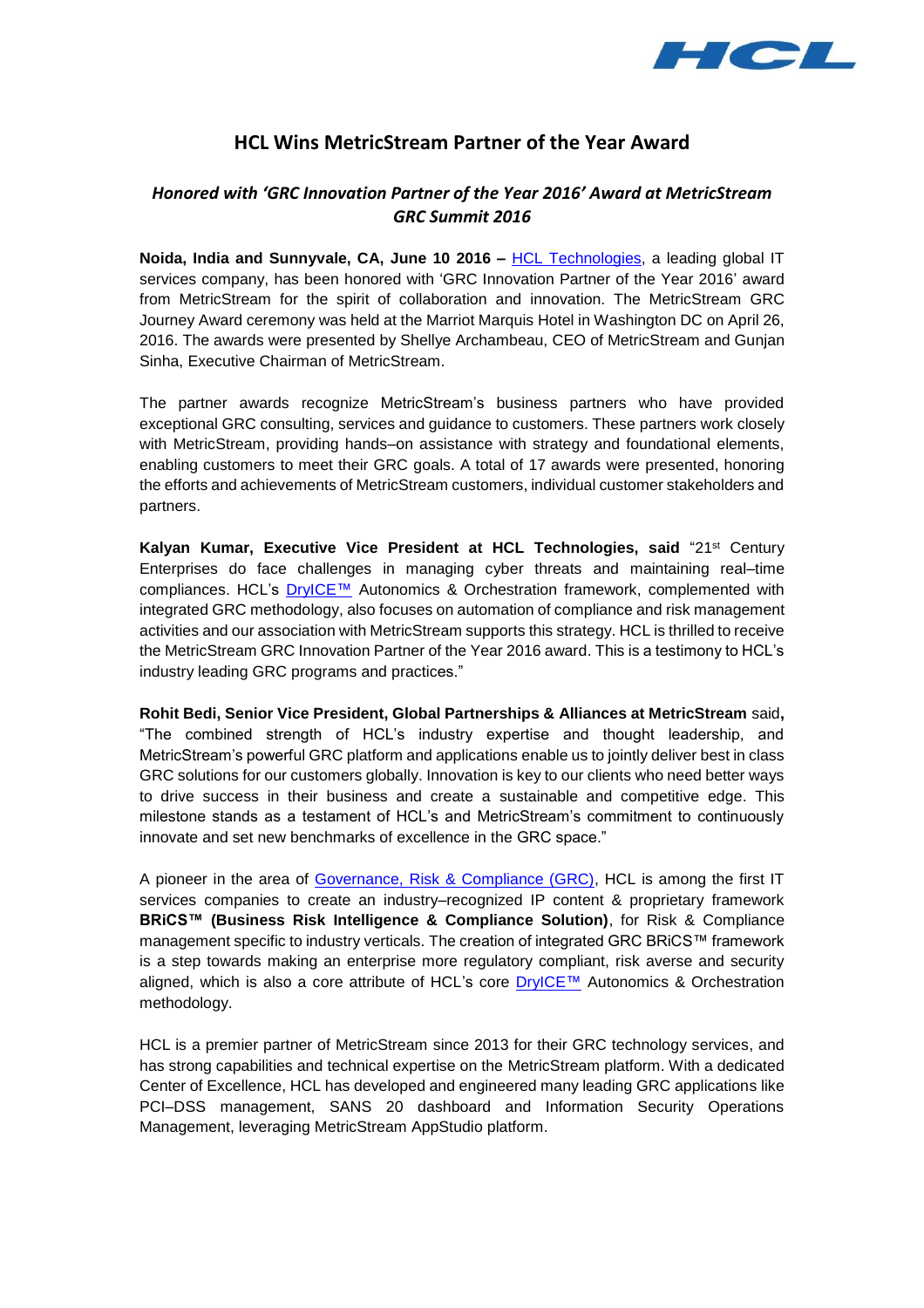

#### **About MetricStream GRC Awards**

MetricStream, a market leader in Governance, Risk, and Compliance (GRC) apps and solutions, hosted its annual GRC Journey Awards ceremony at the MetricStream GRC Summit 2016, which was held on the evening of April 26, 2016 at the Marriott Marquis in Washington DC. The GRC Journey Awards recognize individuals, customers, and partners who are leading their organization's GRC Journey, championing GRC programs, and achieving superior business performance with GRC.

### **About MetricStream**

MetricStream is the market leader in enterprise-wide Governance, Risk, Compliance (GRC) and Quality Management Solutions. MetricStream solutions are used by leading global corporations in diverse industries such as Financial Services, Healthcare, Life Sciences, Energy and Utilities, Food, Retail, CPG, Government, Hi-Tech and Manufacturing to manage their risk management programs, quality management processes, regulatory and industrymandated compliance and other corporate governance initiatives. MetricStream is headquartered in Palo Alto, California, USA [\(www.metricstream.com\)](http://www.metricstream.com/).

#### **About HCL Technologies**

HCL Technologies is a leading global IT services company working with clients in areas that impact and redefine the core of their businesses. Since its emergence on global landscape after its IPO in 1999 and listing in 2000, HCL Technologies, along with its subsidiaries, today operates out of 32 countries and has consolidated revenues of US\$ 6.2 billion, for 12 Months ended 31st March, 2016. For the 21st Century Enterprise, HCL focuses on business model transformation, underlined by innovation and value creation, offering an integrated portfolio of services including BEYONDigital, IoT WoRKS, Engineering Services Outsourcing and Next– Generation IT & Operations (NGIT&O) that focuses on transformation–led integrated infrastructure services, applications services and business services. HCL leverages DryICE, its 3rd generation automation platform, global network of integrated innovation labs, and global delivery capabilities to provide holistic, multi–service delivery in key industry verticals including Financial Services, Manufacturing, Telecommunications, Media, Publishing & Entertainment, Retail & CPG, Life sciences & Healthcare, Oil & Gas, Energy & Utilities, Travel, Transportation & Logistics and Government. With 104,896 professionals from diverse nationalities, HCL Technologies focuses on creating real value for customers by taking 'Relationships Beyond the Contract'. For more information, please visit [www.hcltech.com](http://www.hcltech.com/)

#### **Forward–looking Statements**

Certain statements in this release are forward-looking statements, which involve a number of risks, uncertainties, assumptions and other factors that could cause actual results to differ materially from those in such forward-looking statements. All statements, other than statements of historical fact are statements that could be deemed forward looking statements, including but not limited to the statements containing the words 'planned', 'expects', 'believes',' strategy', 'opportunity', 'anticipates', 'hopes' or other similar words. The risks and uncertainties relating to these statements include, but are not limited to, risks and uncertainties regarding impact of pending regulatory proceedings, fluctuations in earnings, our ability to manage growth, intense competition in IT services, Business Process Outsourcing and consulting services including those factors which may affect our cost advantage, wage increases in India, customer acceptances of our services, products and fee structures, our ability to attract and retain highly skilled professionals, our ability to integrate acquired assets in a cost effective and timely manner, time and cost overruns on fixed-price, fixed-time frame contracts, client concentration, restrictions on immigration, our ability to manage our international operations, reduced demand for technology in our key focus areas, disruptions in telecommunication networks, our ability to successfully complete and integrate potential acquisitions, the success of our brand development efforts, liability for damages on our service contracts, the success of the companies /entities in which we have made strategic investments, withdrawal of governmental